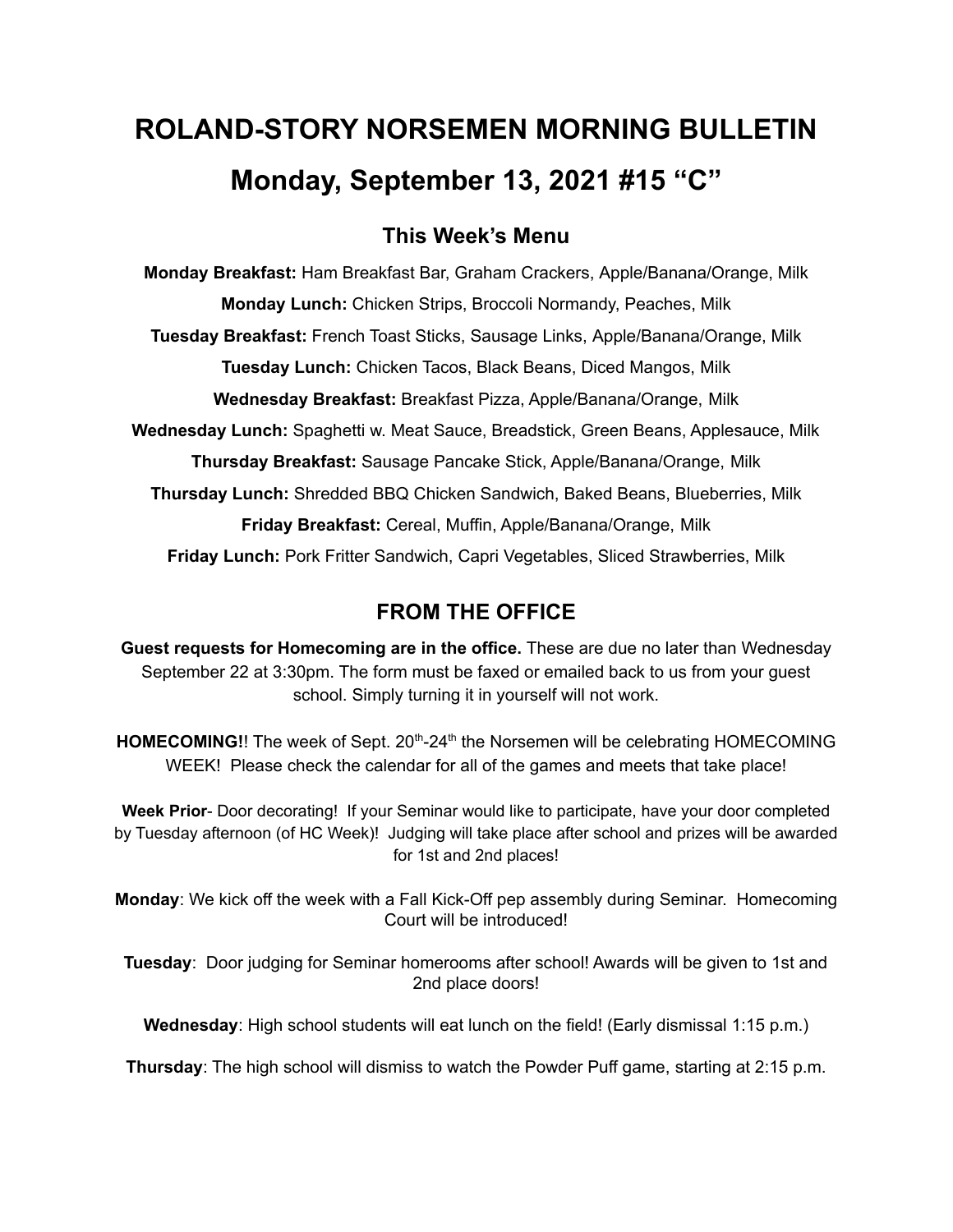**Friday:** Homecoming Parade! The parade will start at 2:15 p.m. There will be a Pep Rally with the announcement of the Homecoming King and Queen Coronation immediately following the parade at 2:45 p.m.

# **Homecoming Week Themes 9/20-9/24 Monday: Class Color Day** 9th-Yellow, 10th- Blue, 11th- Green, 12th- Pink, Staff- Purple **Tuesday: Decade Day Wednesday: Denim Day Thursday: Hawaiian Day Friday: Norsemen Spirit Day** ⚫️

**Calling all Norse:** Key Club membership forms are available in Mrs. Lettow's room (103). We are a national volunteer organization dedicated to serving our school and community. Forms and dues should be turned in by September 14th at our first meeting. Talk to one of our officers for more details: Emma Schnurstein, Carly Halstead, Emilia Broich and Samantha Sanderson.

#### **From the Counselor's Office: [COUNSELOR'S](https://docs.google.com/document/d/1vmwczNPbDzXe9vFaG5LJMQ7NYDv-i4oQJHybqA65TUc/edit?usp=sharing) FOLDER**

**Military Opt Out Form for Juniors and Seniors:** This allows us to legally refuse to give the military contact information about your student if you sign this form. Please return the signed form by September 13th to the guidance office.

#### **ATHLETIC ACTIVITIES FOR THE WEEK**

#### **Monday 9/13**

JV/Varsity Cross Country Meet @ Ballard Golf & Country Club 4:30pm JV2 Football Game @ Nevada High School 5:00pm JV Football Game @ Nevada High School 6:30pm

#### **Tuesday 9/14**

Varsity Volleyball @ North Polk High School vs. North Polk & Gilbert 5:30pm JV/JV2 Volleyball @ North Polk Middle School vs. North Polk & Gilbert 5:30pm